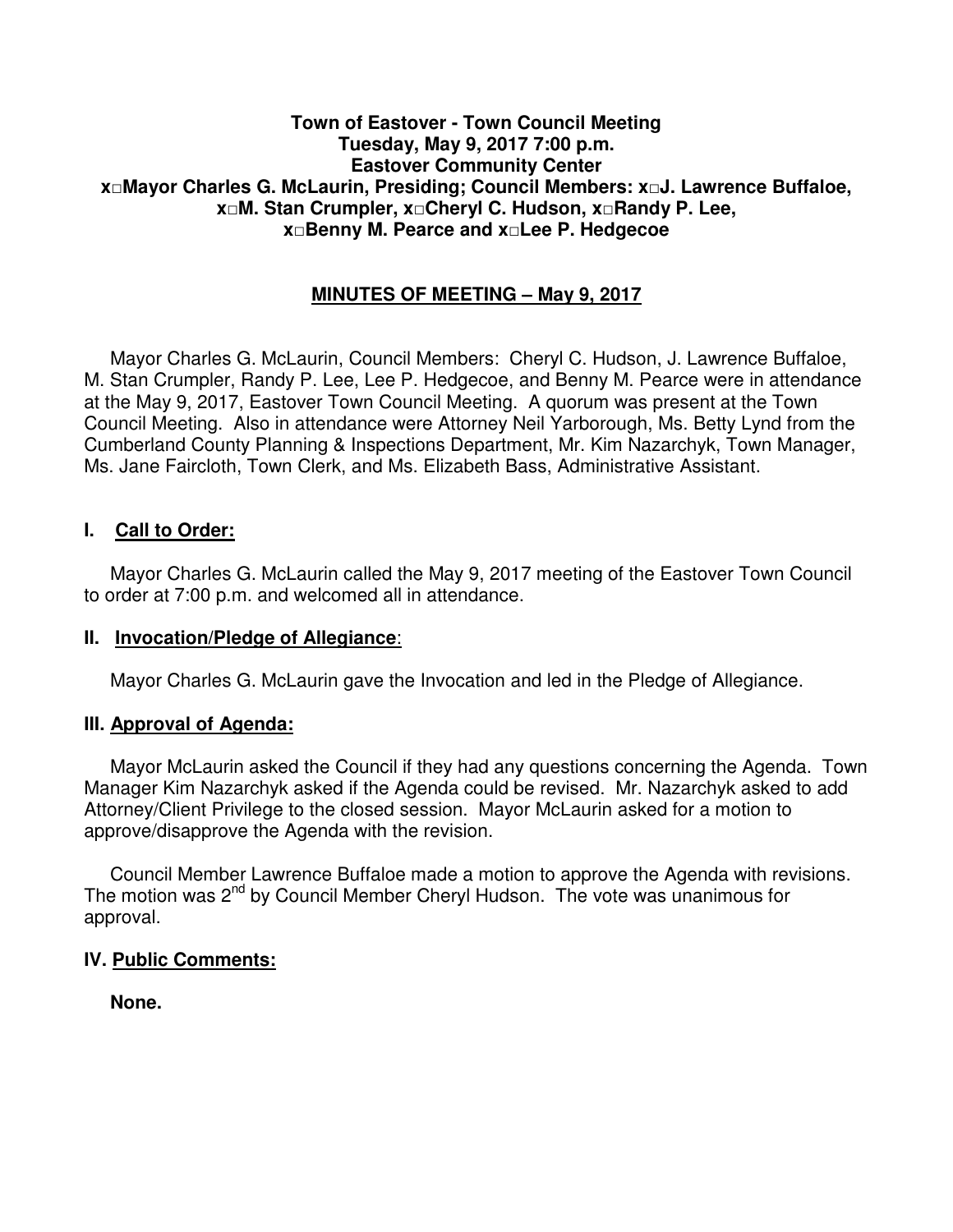## **V. Consent Agenda:**

- **1. Consider approval of the Minutes for the March 14, 2017 Planning Meeting. See Exhibit A.**
- **2. Consider approval of the Minutes for the April 11, 2017 Planning Meeting. See Exhibit B.**
- **3. Consider approval of the Minutes for the April 11, 2017 Town Council Meeting. See Exhibit C.**
- **4. Consider approval of the March, 2017 Financial Reports. See Exhibit D.**

Mayor McLaurin asked the Council if they had any questions concerning the Consent Agenda. There were none. Mayor McLaurin asked for a motion to approve/disapprove the Consent Agenda as stated.

 Council Member Randy Lee made a motion to approve the Consent Agenda as stated. The motion was 2<sup>nd</sup> by Council Member Stan Crumpler. The vote was unanimous for approval.

## **VI. Discussion Agenda:**

# **Agenda Item #1:**

### **CASE NO. P16-28. REZONING OF 2.13+/- ACRES FROM C3 HEAVY COMMERCIAL & R6A RESIDENTIAL TO C(P) PLANNED COMMERCIAL/CZ CONDITIONAL ZONING FOR MOTOR VEHICLE REPAIR AND BODY WORK OR TO A MORE RESTRICTIVE ZONING DISTRICT LOCATED AT 2541 BALLPARK ROAD, SUBMITTED BY MICHAEL ANDREW LONGHANY (OWNER). (EASTOVER)**

Mayor Charles McLaurin opened the Public Hearing.

 Ms. Betty Lynd, Cumberland County Planning and Inspections Board stated this case is a rezoning case. The property owner would like to have the property zoned as C(P)/CZ for motor vehicle repair and body work. Ms. Lynd showed existing pictures of the subject's property and a proposed map of the property. The property owner wants to expand his business.

 Ms. Lynd stated the Planning and Inspections Board had denied the case. The Board stated they would rezone the property to a R6. Total acreage for this lot is 2.13 acres. Ms. Lynd said the property would be serviced by Eastover Sanitary District for sewer and water.

 There were people present to speak in favor of this case. The first speaker was Mr. Michael Longhany, the owner of the property. Mr. Longhany stated he has been on the current property for 11 years. He showed the Council several pictures of the area when he first acquired it, and pictures of how it looks now. He told the Council Members, Eastover was his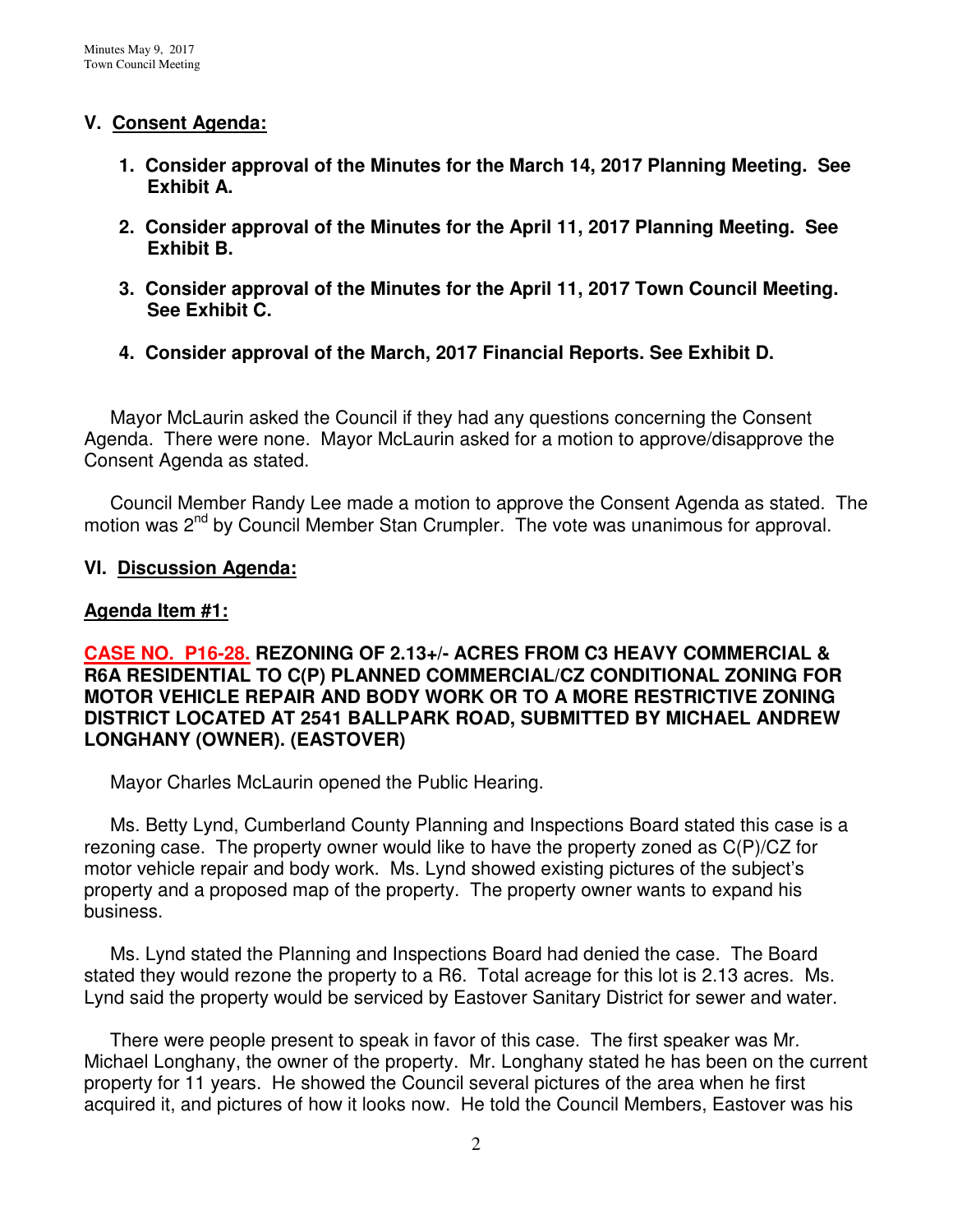home and he is raising his children here as well. He said he has tried to improve the place by purchasing several shelters. Mr. Longhany stated his business has grown and he needs more room. He is not interested in making his business a junk business. Mr. Longhany stated his turnaround time for a repaired vehicle is usually within a 24-48 hour period.

 Mr. Robert Drews from Napa Auto Parts also signed up to speak on behalf of Mr. Mike Longhany. Mr. Drews stated Auto Plus is an asset to the Eastover Community as they are the only auto shop in the area. Mr. Drews said Auto Plus is a Napa Dealer and as such there are stringent qualifications that must be followed. Mr. Drews stated that Mr. Longhany has qualified every year and continues to maintain his certification with Napa.

 Mr. Duane Culbreth also stood up to speak in favor of the rezoning. Mr. Culbreth stated he owned land by the Auto Plus center and he was ok with Mr. Longhany expanding. Mr. Culbreth stated he would want shrubbery or some other kind of buffering surrounding the property.

 After some discussion by the Council Members, Mayor McLaurin asked for a motion to approve/disapprove Case No. P16-28. Council Member Lawrence Buffaloe made a motion to approve Case No. P16-28 with conditions set by Planning and Inspections Board and with screening conditions. The motion was  $2<sup>nd</sup>$  by Council Member Randy Lee. The vote was unanimous for approval.

Mayor McLaurin asked for a motion to approve/disapprove Case No. P16-28 for reasonableness for a text amendment inserting specific provisions as recommended by the Joint Planning Board. The motion to approve was made by Council Member Lawrence Buffaloe and 2<sup>nd</sup> by Council Member Randy Lee. The vote was unanimous for approval.

 Mayor McLaurin asked for a motion to approve/disapprove Case No. P16-28 for consistency with the adopted plan as designated in The 2030 Growth Vision Plan. The motion to approve was made by Council Member Randy Lee and 2<sup>nd</sup> by Council Member Lawrence Buffaloe. The vote was unanimous for approval.

#### **Agenda Item #2:**

## **CASE NO. 17-059. CONSIDERATION OF THE FREEDOM BAPTIST CHURCH; REQUEST FOR AN A1 SITE PLAN REVIEW, COUNTY ZONING ORDINANCE; ZONING: A1; TOTAL ACREAGE: 9.50 AC. +\-; LOCATION: 2115 MIDDLE ROAD (SR 1728). (EASTOVER)**

 Ms. Betty Lynd stated that Freedom Baptist Church is requesting approval of a new building for a fellowship hall incidental to the existing church. She said the proposed building meets the requirements of the zoning ordinance. Ms. Lynd stated the property had 170 feet of street frontage. She showed the Council the vicinity map, aerial photo, and the site plan sketch map. The site will be served by Eastover Sanitary District public water and sewer. Ms. Lynd said the Board recommended approval as stated on the site plan review.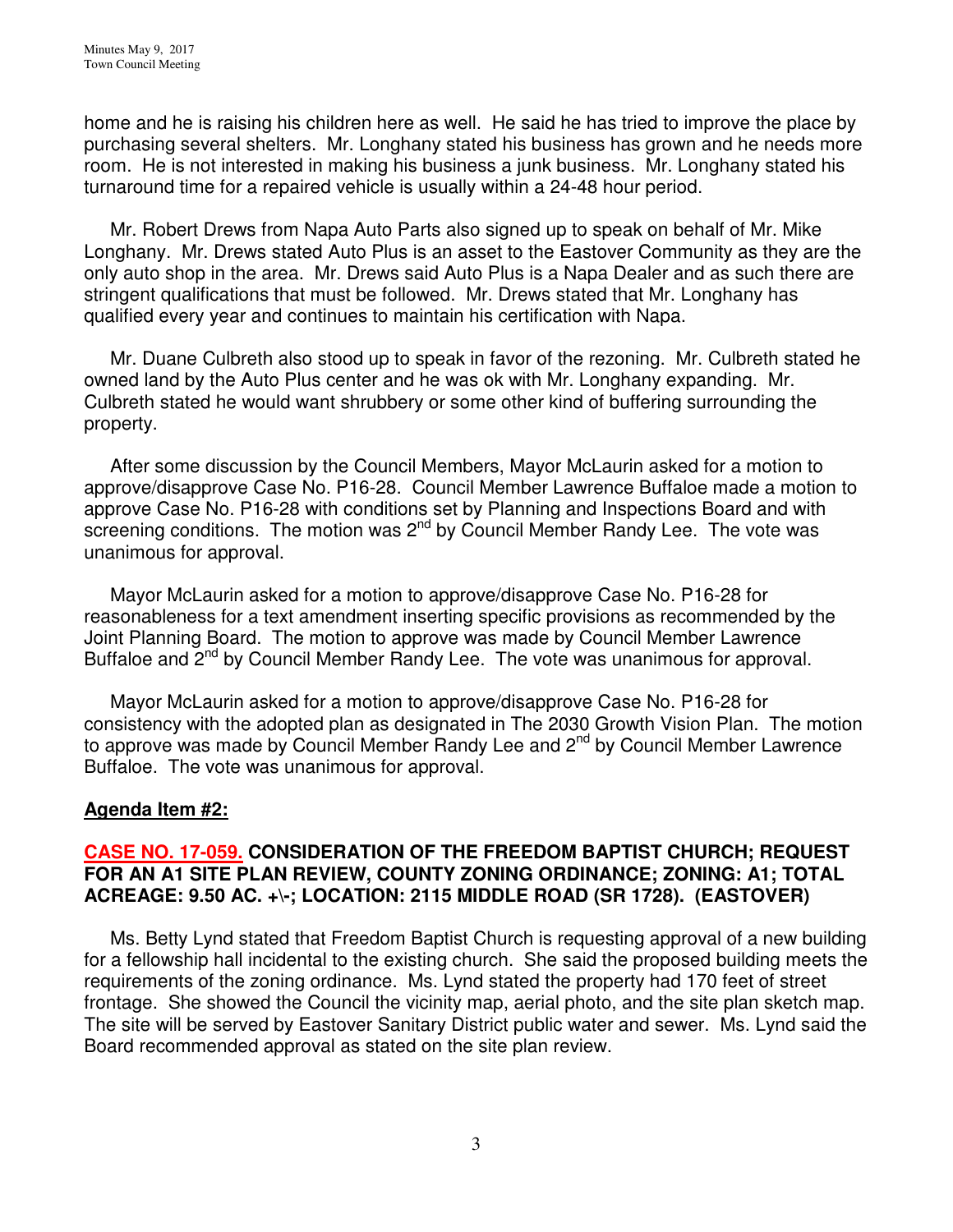After a brief discussion by the Council, Mayor McLaurin asked for a motion to approve/disapprove Case No. 17-059. The motion to approve Case No. 17-059 as stated in the site plan review with conditions was made by Council Member Lee Hedgecoe. The motion was 2<sup>nd</sup> by Council Member Stan Crumpler. The vote was unanimous for approval.

## **Agenda Item #3:**

Town Manager Kim Nazarchyk and Town Attorney Neil Yarborough updated the Council on the Flea Hill Drainage District. Mr. Nazarchyk informed the Council that the Board for this District needs to be reactivated. Mr. Yarborough stated now was the time to get the District up and running again due to Hurricane Matthew's flooding still being on the community members minds.

 Mr. Yarborough stated the Town should take the lead and express to the Clerk of Court the Town's substantial interest. He said 3 people were needed to head this district. Mr. Nazarchyk said there were 3 people previously on the Board and he would like to contact those 3 and see if they are interested in being on the Board now.

 The Council had a brief discussion then asked Mr. Yarborough and Mr. Nazarchyk to continue to reactivate the Flea Hill Drainage District.

#### **Agenda Item #4:**

 Mr. Kim Nazarchyk, Town Manager, gave the Council a brief description of the Fiscal Year 2018 Budget. Mr. Nazarchyk stated the budget is \$1,679,850, which is over \$76,725.00. That is a 4.8% increase from Fiscal Year 2017. This is caused in part by the projected Sales Tax increase and the Cumberland Community Foundation Grant.

 Mr. Nazarchyk stated Cumberland County had a property revaluation. The Town of Eastover went up 1.7%, generating an additional \$8,497.00. The tax rate remains at \$0.205 per \$100 of value. To be revenue neutral, the tax rate would need to be decrease by 35/1000 cent, from \$0.205 to \$0.2015.

 Mr. Nazarchyk said the Fiscal Year 2018 Budget includes maintaining or improving the current level of services for Fire, Police, Parks & Rec., Street Lights, Zoning, and Street Maintenance. Priorities will be Safety (Fire & Police), Parks & Rec, Storm Water Runoff (Flea Hill Drainage District), and saving funds for the new Town Hall construction.

 Mr. Nazarchyk stated the Ad Valorem Tax revenues are based on 99% collection on \$311,970,270 of assessed value (personal, real, and public service properties). Local Option Sales Taxes and N.C. Franchise Tax will be our major sources of revenue.

 Mr. Nazarchyk said the budget includes a 2.5% pay increase for the Administrative Assistant and two part-time employees, and 10.7% appropriated to Fund Balance. The budget is balanced as required by state law.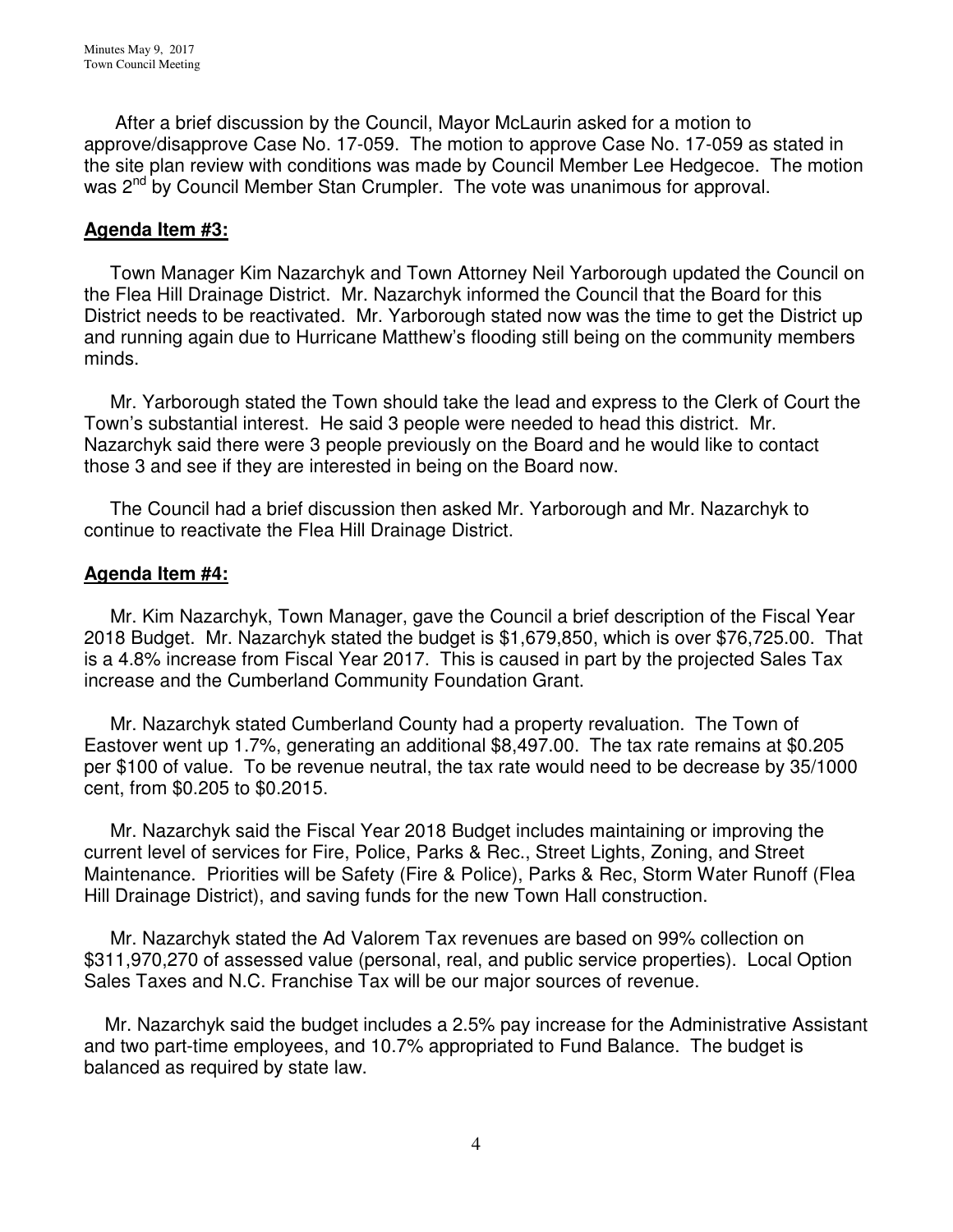Mr. Nazarchyk said the Capital Reserve Budget includes only interest income. Last year the Council amended an earlier resolution increasing the maximum amount from \$900K to &1,000M. The current balance is \$1,001,000.

 Mayor McLaurin asked for a motion to approve/disapprove setting the date for a Public Hearing on June 13, 2017, for the Town of Eastover's Budget for FY2018.

 Council Member Stan Crumpler made a motion to approve setting the date for a Public Hearing on June 13, 2017, for the Town of Eastover's Budget for FY2018. The motion was 2<sup>nd</sup> by Council Member Cheryl Hudson. The vote was unanimous for approval.

## **VII. Receive Mayor's Update:**

 Mayor McLaurin stated he would like to have community involvement for the celebration of the Town of Eastover's 10 Year Anniversary. Mayor McLaurin stated he would like the Eastover Fire Department, Eastover Ballpark Association, the Eastover Civic Club, area churches, etc. to participate in a celebration on July 26, 2017 from 6-9 p.m. He is interested in having a picnic and all activities to be free.

#### **VIII. Receive Town Council Update:**

 Council Member Randy Lee, Council Member Cheryl Hudson, and Town Manger Kim Nazarchyk visited Plainview Signs and Graphics to get a quote on 23 banners size 30 x 60, 23 pole bracket kits, and installation of brackets and kits. The banners will have the Town's Seal and incorporation date on them. The total was \$4,380.58. The banners should be up from Memorial Day through the end of July.

 Council Member Cheryl Hudson made a motion for the Town of Eastover to purchase the banners, pole bracket kits, and have Carl at Plainview Signs and Graphics to install. The motion was 2nd by Council Member Benny Pearce. The vote was unanimous for approval.

#### **XI. Receive Town Managers Update:**

 Mr. Nazarchyk stated the Appearance Awards are now accepting nominations. He said last year Council Member Randy Lee won an award. Mr. Nazarchyk said the Town of Eastover needs nominations. If there are any questions Mr. Nazarchyk said one could contact Ms. Charlotte Dawson at 910-391-1238.

 Mr. Nazarchyk said he and the Mayor would be attending the Law Enforcement Memorial on Thursday May 11, 2017 at 8:00am.

## **X. CLOSED SESSION:**

## **DISCUSSION OF PERSONNEL MATTERS AND ATTORNEY/CLIENT PRIVILEGE IN ACCORDANCE WITH NCGS 143-318-11(a)(6)**